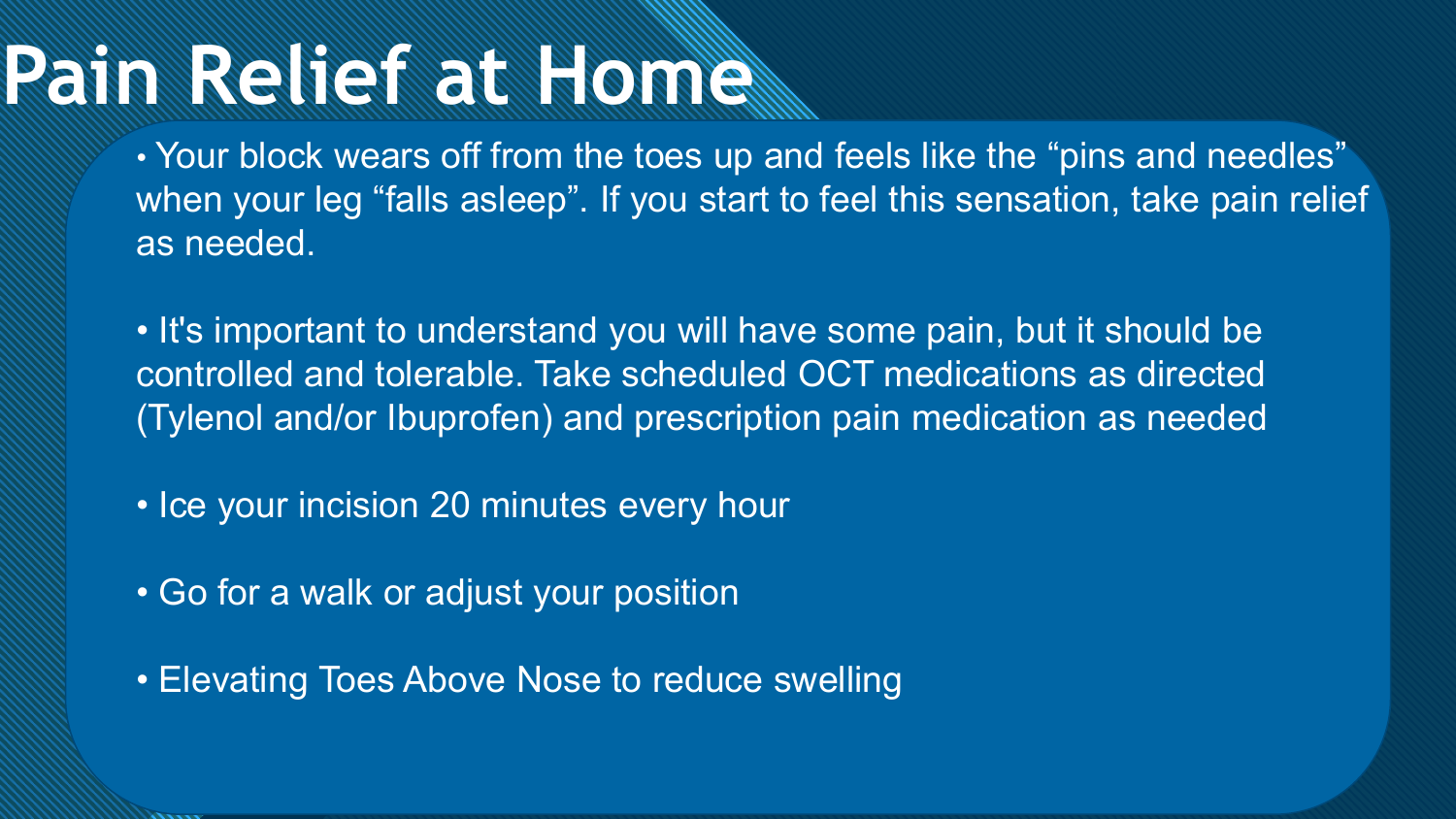



# **Toes Above Your Nose**

- **One of the most common concerns after surgery is swelling. Swelling can be uncomfortable**
- **It is VERY important that you elevate your leg often or at least a minimum of 4 times a day for 30 minutes.** 
	- **A recliner does NOT qualify for toes above your nose.**
- **If you have an electric bed, make sure you are keeping your leg straight.**
- **NO PILLOWS DIRECTLY UNDER THE BEND OF YOUR KNEE**

2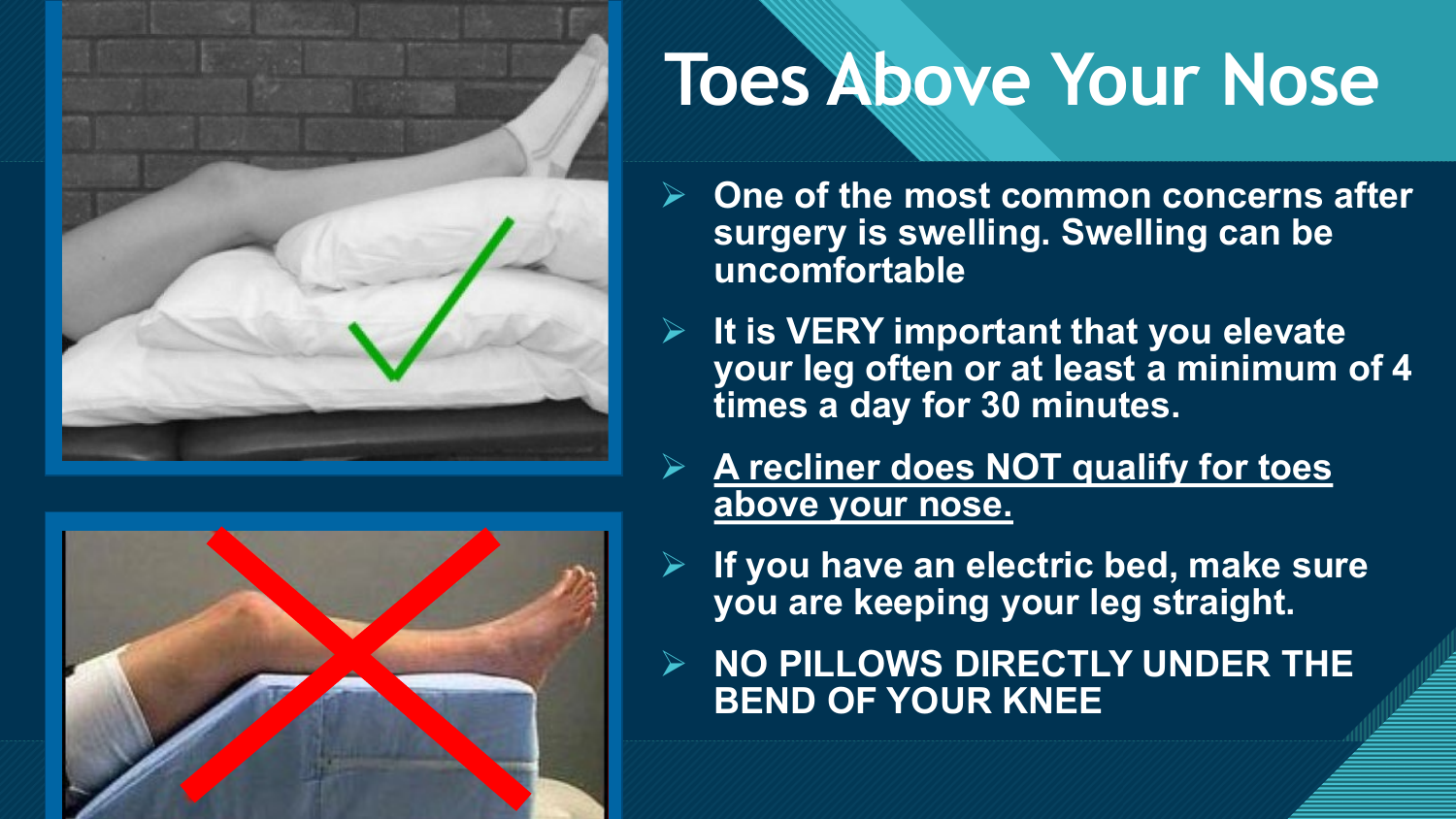## **Preventing Complications Following Surgery**

- Eat a light meal when you go home
- 2. Start take your blood thinner as directed (Aspirin 81mg 2 times daily)
- 3. Have your coach/someone you trust stay with you at least for the first 3 days

3 3

- 4. Keep swelling at a minimum- ice and elevate!
- 5. Do your exercises and keep moving- change position once every hour
- 6. Continue to use your incentive spirometer at home
- 7. Start a bowel program- stool softener/laxatives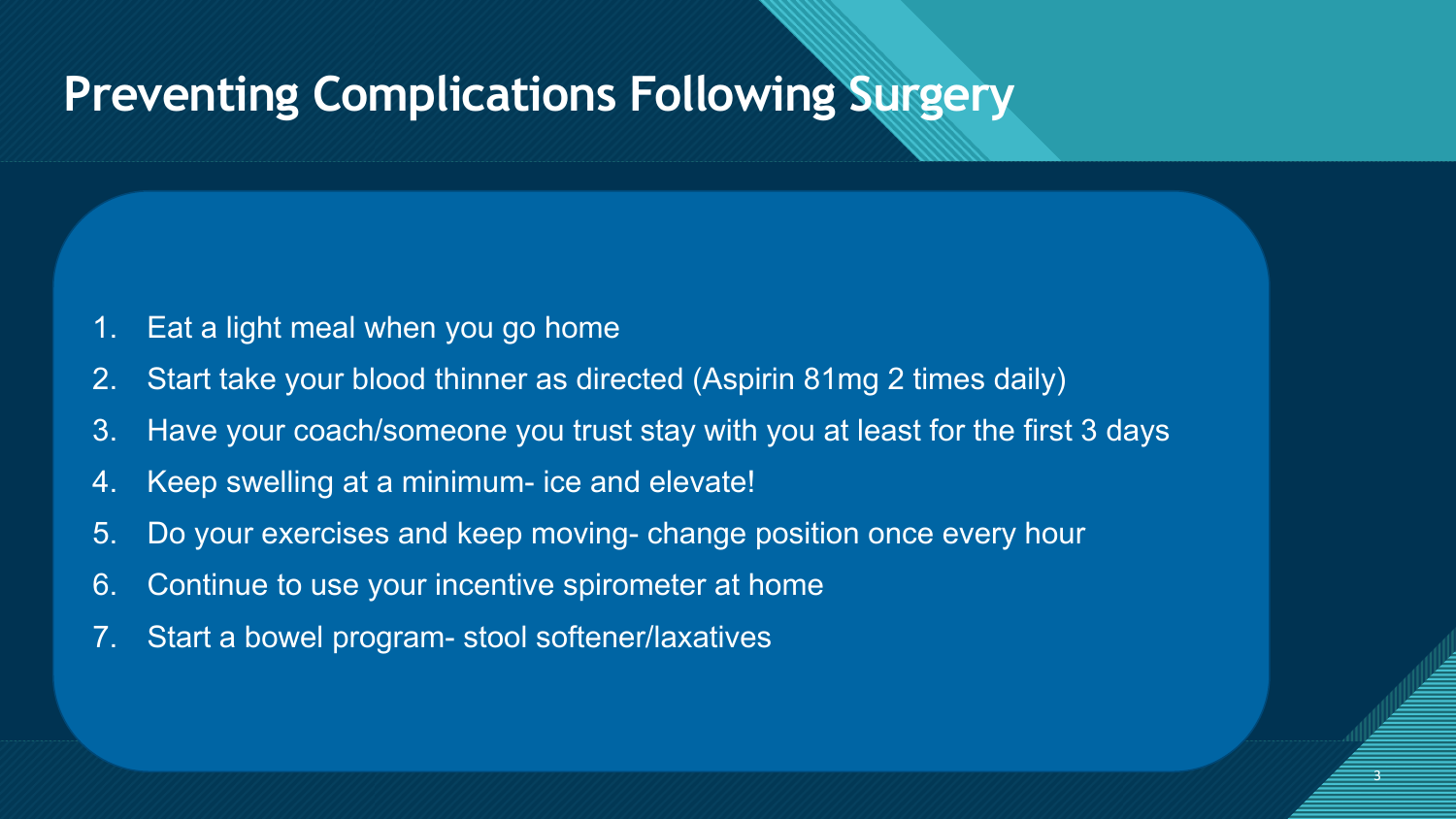## Click to edit Master title stylet to edit Master to edit and the state of the state of the state of the state of **Physical Therapy**

Next day therapy in your home depending on your location

**Front - Wheeled Walker or crutches – You will want to have a walker or crutches to use following surgery**

**Cane – use in the opposite hand of your surgical leg**

#### KNEE replacements:

Physical therapy will be prescribed by your physician.

#### HIP replacements:

Your therapy following surgery is walking at home, unless otherwise stated by your physician or pre-op physical therapy appt.

4

4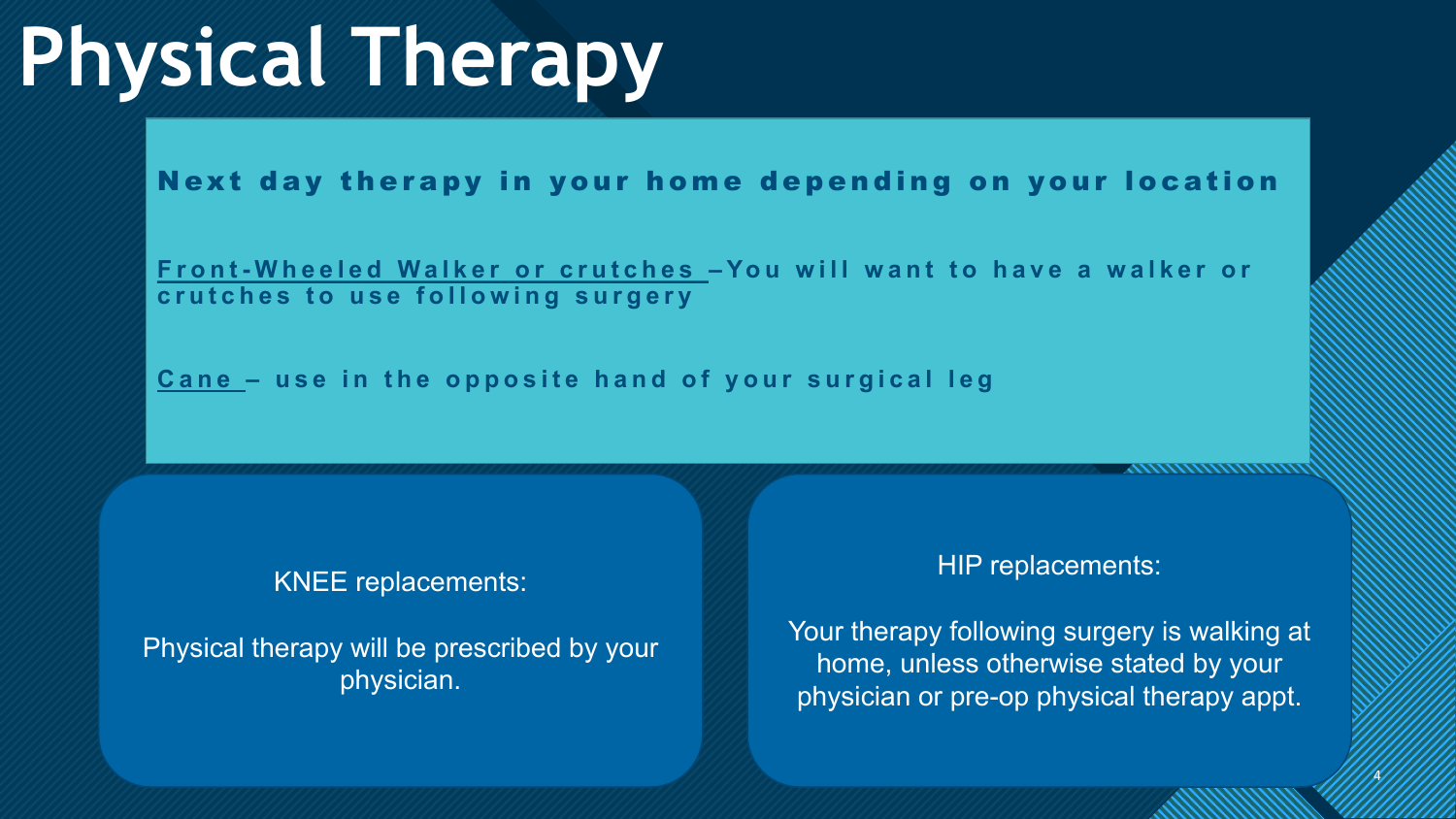

### **When to call your PHYSICIAN/SURGEON:**

- 1. Temperature above 101 degrees
- 2. Severe pain that pain medication does not lessen/relieve
- 3. Concerns about your dressing or surgical area
- 4. S/Sx of a DVT(blood clot)
- 5. Complications from Spinal Anesthesia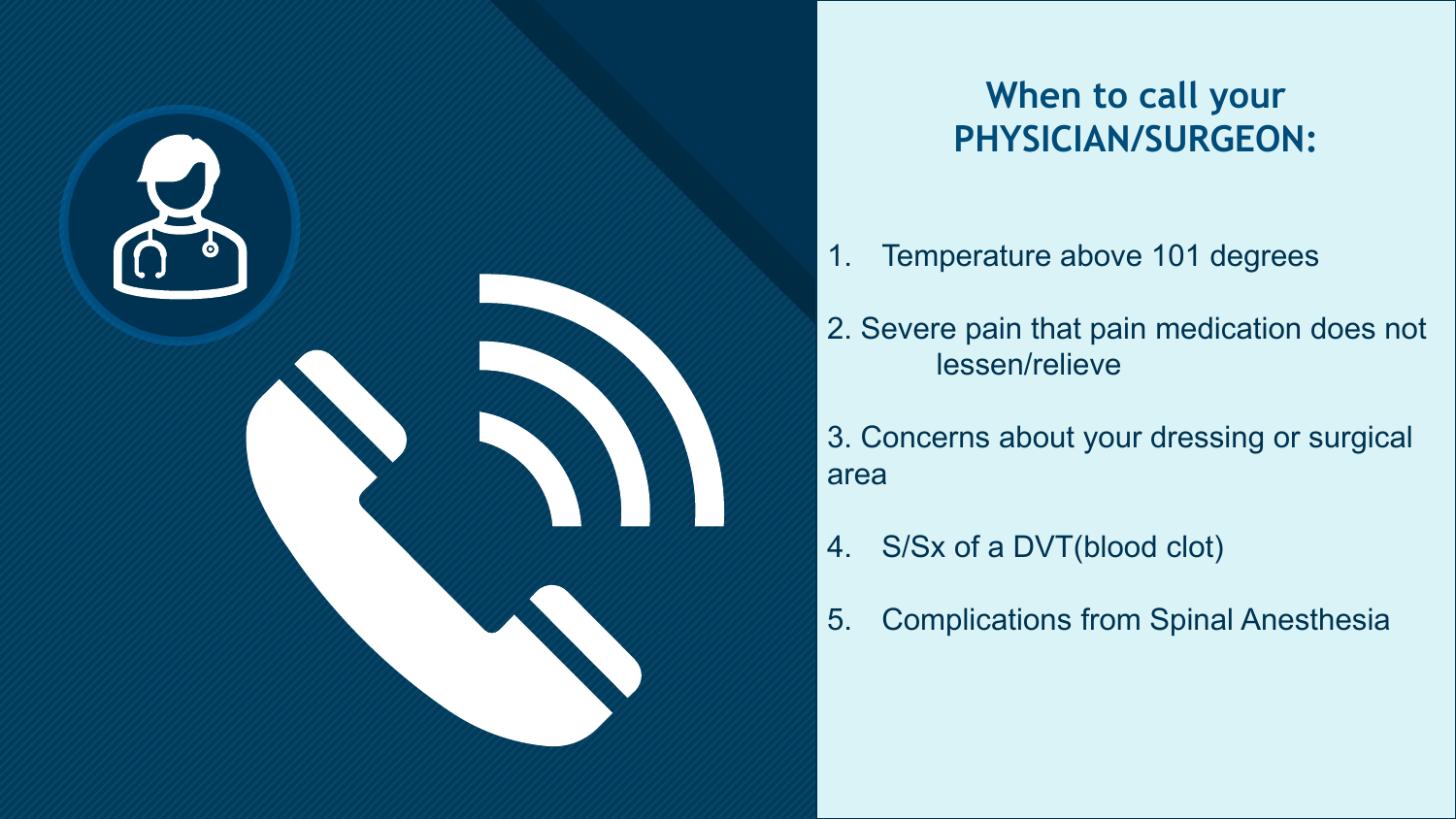### **Click to edit Controller Students Spinal Anesthesia Discharge Instructions Overview**

Drink extra fluids for first 24 hours.

Resume normal diet.

If you experience any of the following symptoms:

- Persistent headache
- Blurred vision
- Fever
- Difficulty emptying bladder
- Tenderness or redness at injection site (lower back)
- Return of numbness in legs

Call: Total Joint Coordinator – Sara or Katie On-call physician at DMOS 515.224.1414 Methodist surgery desk – ask to speak to anesthesiologist 515.241.6214

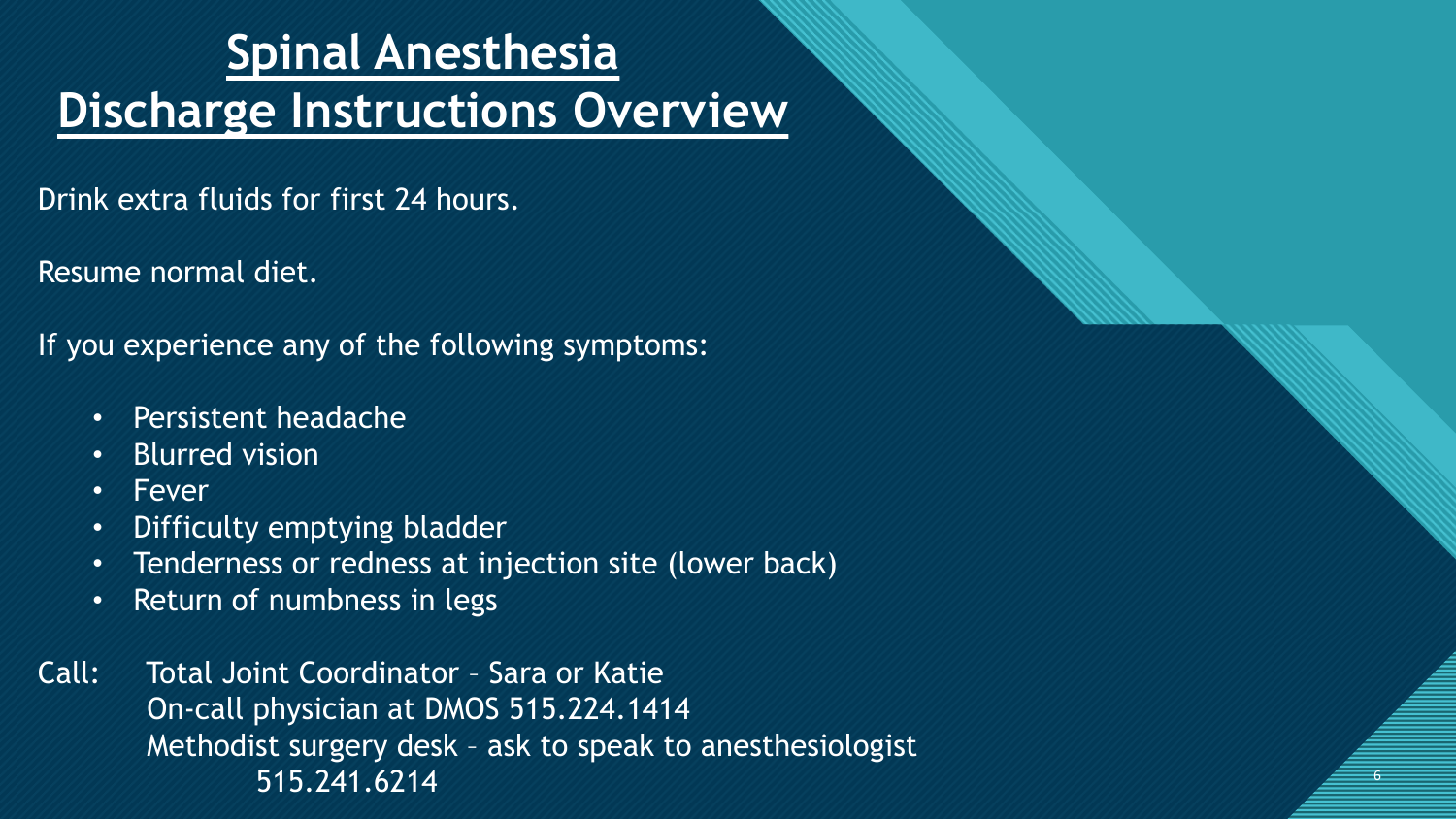#### <u>Discharge instructions Overv</u> **Discharge Instructions Overview**

### Medications you may go home on:

- Tylenol 1000mg Take every 6 hours
- Aspirin 81mg Take 1 pill TWICE daily for 30 days
- Bowel medication (stool softeners and laxatives) Constipation is a common side effect of all prescription pain medication. Please start your bowel regimen as ordered.
- Prescription pain medication as ordered by your surgeon

Sleep disturbance following surgery is normal and will improve with time. Sleep in whichever position is most comfortable for you. You may have night sweats (chills) flowing surgery; this is due to your body reacting to the "trauma" of surgery.

 $\overline{\phantom{0}}$  7